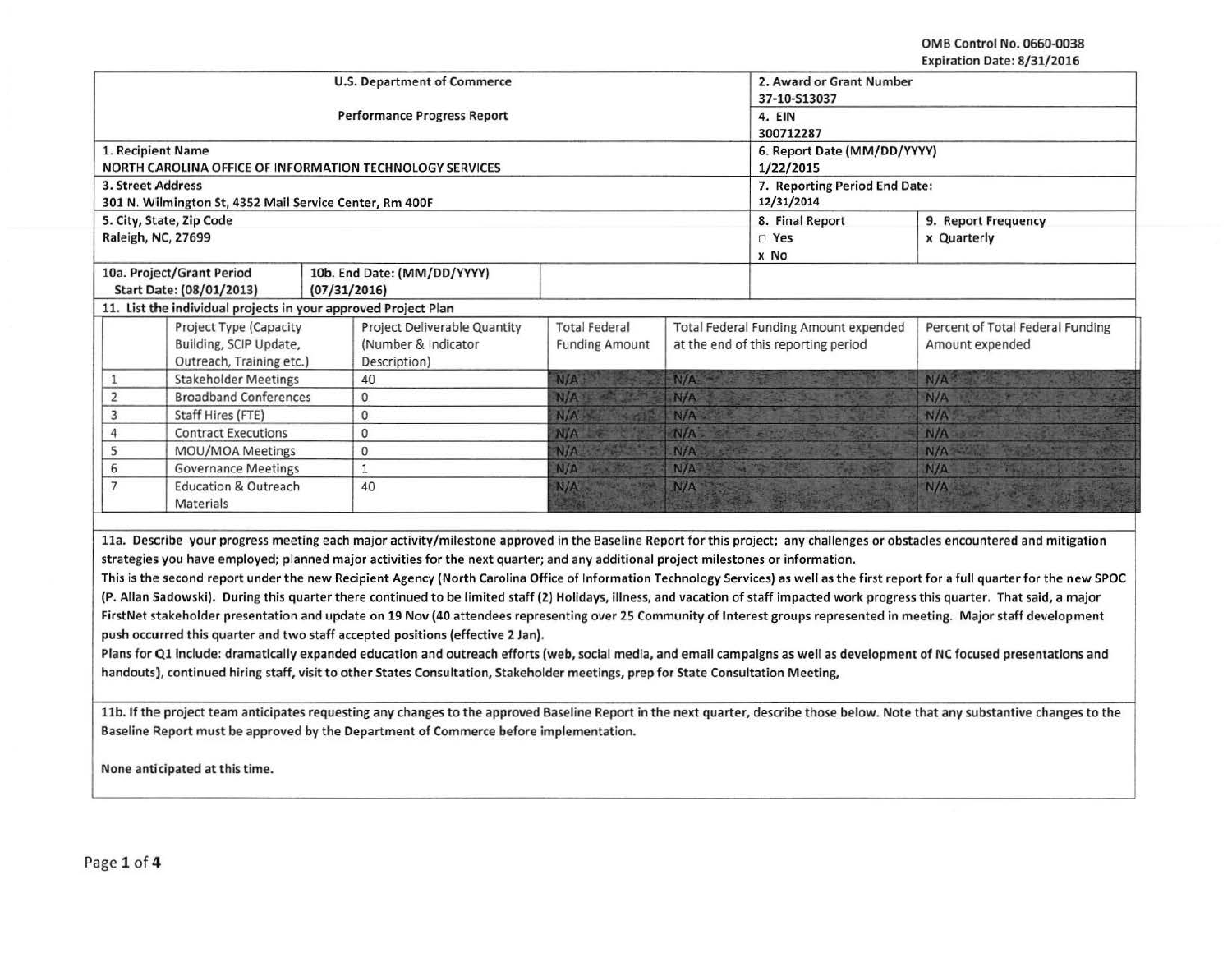llc. Provide any other information that would be useful to NTIA as it assesses this project's progress.

No major issues anticipated at this time. Fulltime staff complement expected to be on board next quarter, outreach campaign expected to be active starting late Jan 201S, continued preparation for State Consultation (23 April). State Government is not allowing new Boards- and existing structures are not good fit. Governance is evolving to Broad Stakeholder group advising SPOC as State lead. This stakeholder advisory group mirrors the PSAC Advisory Committee with some additions and replacements where there is not a corresponding organization at the State level.

lld. Describe any success stories or best practices you have identified. Please be as specific as possible. Nothing to share at this time.

## 12. Personnel

12a. If the project is not fully staffed, describe how any lack of staffing may impact the project's time line and when the project will be fully staffed. Project minimal staffed for this quarter. Effort moved to State CIO at beginning of Q3 and current Program Director retired at end of Q3. Efforts began late in Q3 to hire new Program Director who was hired this quarter. Work began this quarter to hire staff. Two staff accepted positions at end of Q4, final three positions expected to be filled Q1 2015. Based on communications and feedback - despite Program Reset and move in NC - NC FirstNet effort appears to be progressing successfully. Staffing table updated to reflect additional State personnel who are assisting as part of match. Of note, the Staff Table shows a number of people that had fraction of 1% involvement - rounded number to 1%.

## 12b. Staffing Table

|                                 | <b>Job Title</b>                                                                                                                      | FTE %                    |                            | Project(s) Assigned                                  |               |            |                                                             | Change                                          |                             |
|---------------------------------|---------------------------------------------------------------------------------------------------------------------------------------|--------------------------|----------------------------|------------------------------------------------------|---------------|------------|-------------------------------------------------------------|-------------------------------------------------|-----------------------------|
| Program Director                |                                                                                                                                       | 100                      |                            | Overall responsibility for effort                    |               |            |                                                             |                                                 | <b>Started this Quarter</b> |
| Admin Assistant                 |                                                                                                                                       | 100                      |                            | Assist Program Director as necessary                 |               |            |                                                             |                                                 |                             |
| State CIO                       |                                                                                                                                       |                          |                            | <b>State Cabinet Level Guidance</b>                  |               |            |                                                             |                                                 |                             |
| <b>State IT Fiscal Director</b> |                                                                                                                                       |                          |                            | State IT Fiscal support for FirstNet                 |               |            |                                                             |                                                 |                             |
| <b>State IT HR Director</b>     |                                                                                                                                       | 2                        |                            | Development of Staff positions for FirstNet          |               |            |                                                             |                                                 |                             |
| Assistant HR Manager            |                                                                                                                                       |                          |                            | Assisted development of Staff positions for FirstNet |               |            |                                                             |                                                 |                             |
|                                 | Executive Assistant to State CIO                                                                                                      |                          |                            | Support CIO - FirstNet Program interaction           |               |            |                                                             |                                                 |                             |
|                                 | Admin Assistant Supervisor                                                                                                            |                          |                            |                                                      |               |            | Admin support to FirstNet program at Admin supervisor level |                                                 |                             |
| <b>Technical Recruiter</b><br>4 |                                                                                                                                       |                          |                            | <b>Efforts to recruit FirstNet Staff</b>             |               |            |                                                             |                                                 |                             |
|                                 | <b>Financial Analyst</b>                                                                                                              |                          |                            | FirstNet Grant financial support                     |               |            |                                                             |                                                 |                             |
|                                 |                                                                                                                                       |                          |                            | Add Row                                              |               | Remove Row |                                                             |                                                 |                             |
|                                 | 13. Subcontracts (Vendors and/or Sub recipients)                                                                                      |                          |                            |                                                      |               |            |                                                             |                                                 |                             |
|                                 | 13a. Subcontracts Table - Include all subcontractors. The totals from this table must equal the "Subcontracts Total" in Question 14f. |                          |                            |                                                      |               |            |                                                             |                                                 |                             |
| Name                            | Subcontract Purpose                                                                                                                   | Type<br>(Vendor/Subrec.) | RFP/RFQ<br>Issued<br>(Y/N) | Contract<br>Executed<br>(Y/N)                        | Start<br>Date | End Date   | <b>Total Federal</b><br><b>Funds Allocated</b>              | <b>Total Matching</b><br><b>Funds Allocated</b> | Project and % Assigned      |
| <b>NC ITS-GIS</b>               | Assist in mapping data                                                                                                                | <b>State Service</b>     | N                          |                                                      | 2/1/14        | 6/30/14    | 5,500                                                       | $\Omega$                                        |                             |

Page 2 of 4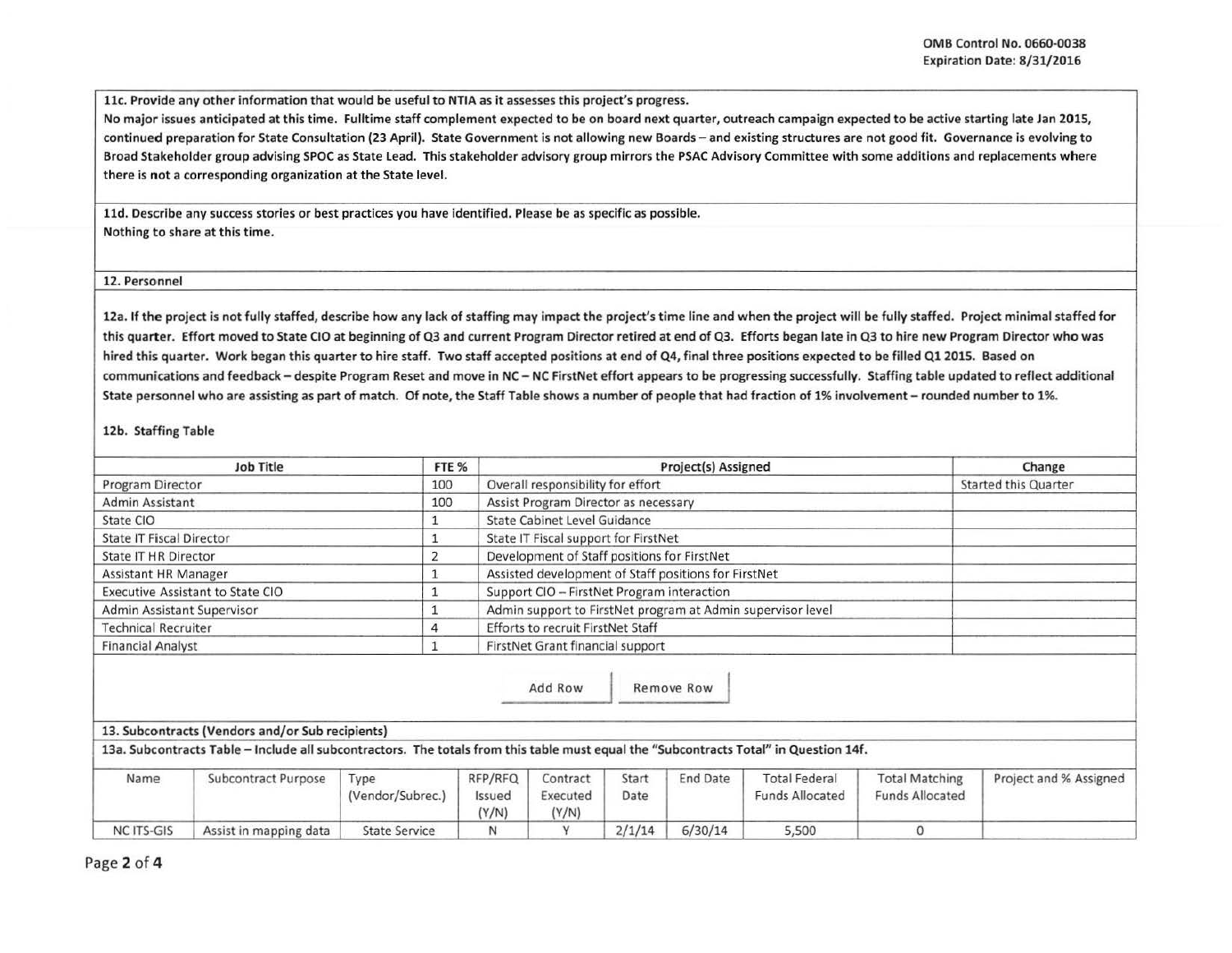| <b>NC Commerce</b><br>Broadband                                                    | Assist in broadband<br>data gathering in rural<br><b>NC</b>               |                          | <b>State Service</b>                                                                                          | $\mathsf{N}$ | N                   | 7/1/14 | 6/30/16                | 100,000                                                                                                                                               | $\Omega$ | N/A                                                                                                                                                                                                                                                                                                                                                                     |
|------------------------------------------------------------------------------------|---------------------------------------------------------------------------|--------------------------|---------------------------------------------------------------------------------------------------------------|--------------|---------------------|--------|------------------------|-------------------------------------------------------------------------------------------------------------------------------------------------------|----------|-------------------------------------------------------------------------------------------------------------------------------------------------------------------------------------------------------------------------------------------------------------------------------------------------------------------------------------------------------------------------|
| NC ITS-GIS                                                                         | Assist in mapping data<br>and providing<br>geospatial options             |                          | <b>State Service</b>                                                                                          | N            | N                   | 7/1/14 | 6/30/16                | 300.000                                                                                                                                               |          |                                                                                                                                                                                                                                                                                                                                                                         |
| Data<br>Collection                                                                 | Augment staff for data<br>gathering and<br>assessments during<br>phase II |                          | Private                                                                                                       | $\mathsf{N}$ | N                   | 7/1/14 | 6/30/16                | 430,000                                                                                                                                               | 510,000  |                                                                                                                                                                                                                                                                                                                                                                         |
| Local MOUs                                                                         | Develop MOUs with<br>local co-opts as<br>necessary                        |                          | Local<br>Service/Private                                                                                      | ${\sf N}$    | N                   | 7/1/14 | 6/30/16                | 50,000                                                                                                                                                |          |                                                                                                                                                                                                                                                                                                                                                                         |
|                                                                                    |                                                                           |                          |                                                                                                               |              | Add Row             |        | Remove Row             |                                                                                                                                                       |          |                                                                                                                                                                                                                                                                                                                                                                         |
|                                                                                    |                                                                           |                          |                                                                                                               |              |                     |        |                        | 13b. Describe any challenges encountered with vendors and/or sub recipients. Terminated use of two consultants that had been working on effort.       |          |                                                                                                                                                                                                                                                                                                                                                                         |
|                                                                                    |                                                                           |                          |                                                                                                               |              |                     |        |                        |                                                                                                                                                       |          |                                                                                                                                                                                                                                                                                                                                                                         |
| 14. Budget Worksheet                                                               |                                                                           |                          |                                                                                                               |              |                     |        |                        |                                                                                                                                                       |          |                                                                                                                                                                                                                                                                                                                                                                         |
|                                                                                    |                                                                           |                          | Columns 2, 3 and 4 must match your current project budget for the entire award, which is the SF-424A on file. |              |                     |        |                        |                                                                                                                                                       |          |                                                                                                                                                                                                                                                                                                                                                                         |
|                                                                                    |                                                                           |                          | Only list matching funds that the Department of Commerce has already approved.                                |              |                     |        |                        |                                                                                                                                                       |          |                                                                                                                                                                                                                                                                                                                                                                         |
| Project Budget Element (1)                                                         |                                                                           | <b>Federal Funds</b>     | <b>Approved Matching</b>                                                                                      |              | <b>Total Budget</b> |        | <b>Federal Funds</b>   | <b>Approved Matching Funds</b>                                                                                                                        |          | Total Funds Expended (7)                                                                                                                                                                                                                                                                                                                                                |
|                                                                                    |                                                                           | Awarded (2)<br>1,134,214 | Funds (3)<br>0                                                                                                |              | (4)<br>1,134,214    |        | Expended (5)<br>82,445 | Expended (6)<br>19,331                                                                                                                                |          | 101,776                                                                                                                                                                                                                                                                                                                                                                 |
|                                                                                    |                                                                           | 329,635                  | $\mathbf{0}$                                                                                                  |              | 329,635             |        | 19,888                 | 5,097                                                                                                                                                 |          | 24,985                                                                                                                                                                                                                                                                                                                                                                  |
|                                                                                    |                                                                           | 156,528                  | $\mathbf{O}$                                                                                                  |              | 156,528             |        | 1,040                  | 1,977                                                                                                                                                 |          | 3,017                                                                                                                                                                                                                                                                                                                                                                   |
| a. Personnel Salaries<br>b. Personnel Fringe Benefits<br>c. Travel<br>d. Equipment |                                                                           | 0                        | 0                                                                                                             |              | $\mathbf{0}$        |        | 0                      | 0                                                                                                                                                     |          | $\mathbf{0}$                                                                                                                                                                                                                                                                                                                                                            |
| e. Materials/Supplies                                                              |                                                                           | 16,260                   | $\Omega$                                                                                                      |              | 16,260              |        | 2,075                  | $\Omega$                                                                                                                                              |          | 2,075                                                                                                                                                                                                                                                                                                                                                                   |
|                                                                                    |                                                                           | 1,425,000                | 485,000                                                                                                       |              | 1,910,000           |        | 36,940                 | 46,918                                                                                                                                                |          | 83,858                                                                                                                                                                                                                                                                                                                                                                  |
|                                                                                    |                                                                           | 56,063                   | 108,038                                                                                                       |              | 164,101             |        | $\Omega$               | 25,778                                                                                                                                                |          | 25,778                                                                                                                                                                                                                                                                                                                                                                  |
|                                                                                    |                                                                           | 3,117,700                | 593,038                                                                                                       |              | 3,710,738           |        | 142,388                | 99,100                                                                                                                                                |          | 241,488                                                                                                                                                                                                                                                                                                                                                                 |
| f. Subcontracts Total<br>g. Other<br>h. Total Costs<br>i. % of Total               |                                                                           | 84%                      | 16%                                                                                                           |              | 100%                |        | 59%                    | 41%                                                                                                                                                   |          | 100%                                                                                                                                                                                                                                                                                                                                                                    |
|                                                                                    |                                                                           |                          |                                                                                                               |              |                     |        |                        | for this overage, \$819.93 was subtracted for the Q4 6b number. Note (2): Additional spreadsheet errors found 12 Feb - this version corrects problem. |          | 15. Certification: I certify to the best of my knowledge and belief that this report is correct and complete for performance of activities for the purpose(s) set forth in the award<br>documents. NOTE: In doing the Q4 PPR, an error was discovered in spreadsheet calculations for Fringe (medical) that resulted in an overage of \$866.39 in the Q3 PPR. To adjust |
|                                                                                    |                                                                           |                          | 16a. Typed or printed name and title of Authorized Certifying Official                                        |              |                     |        |                        | 16c. Telephone (area code, number, and extension)                                                                                                     |          |                                                                                                                                                                                                                                                                                                                                                                         |